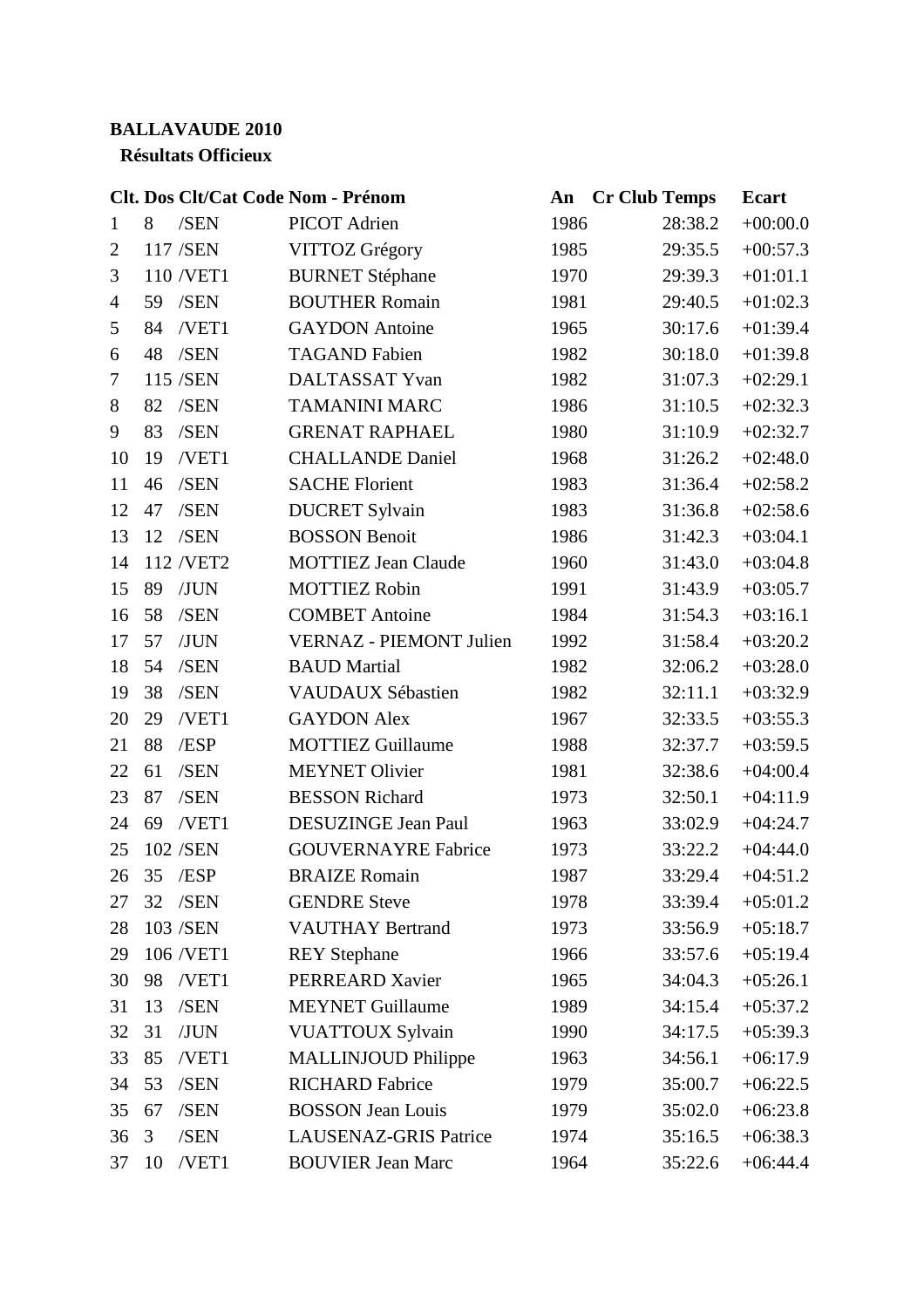| 38 | /JUN<br>51              | <b>CHAVANNE Joris</b>           | 1990 | 35:27.6 | $+06:49.4$ |
|----|-------------------------|---------------------------------|------|---------|------------|
| 39 | 50<br>/SEN              | DE BESSES Philippe              | 1975 | 35:35.1 | $+06:56.9$ |
| 40 | /VET1<br>9              | <b>COLLOUD</b> Yves             | 1964 | 35:36.3 | $+06:58.1$ |
| 41 | 107 /VET2               | <b>BIDAL Alain</b>              | 1959 | 36:24.3 | $+07:46.1$ |
| 42 | /SEN<br>24              | <b>TEYPAZ Daniel</b>            | 1972 | 36:48.2 | $+08:10.0$ |
| 43 | 92<br>/SEN              | <b>FAYSSE</b> Damien            | 1971 | 36:57.6 | $+08:19.4$ |
| 44 | 108 /SEN                | <b>VITTOZ Romain</b>            | 1986 | 37:06.2 | $+08:28.0$ |
| 45 | 63<br>/VET2             | <b>GIRAUD Bernard</b>           | 1958 | 37:09.9 | $+08:31.7$ |
| 46 | 21<br>/VET1             | <b>MARTIN Eric</b>              | 1961 | 37:11.2 | $+08:33.0$ |
| 47 | 27<br>/SEN              | <b>COTTET DUMOULIN Jérome</b>   | 1977 | 37:13.7 | $+08:35.5$ |
| 48 | 5 <sup>5</sup><br>/VET2 | <b>TAVERNIER Gilbert</b>        | 1958 | 37:21.3 | $+08:43.1$ |
| 49 | /VET1<br>93             | <b>CHOMETY Fabrice</b>          | 1968 | 37:36.4 | $+08:58.2$ |
| 50 | /VET1<br>36             | <b>COTE Thierry</b>             | 1965 | 37:37.7 | $+08:59.5$ |
| 51 | $\overline{7}$<br>/SEN  | <b>COLLINET Patrick</b>         | 1971 | 38:01.6 | $+09:23.4$ |
| 52 | $\overline{2}$<br>/SEN  | <b>FAVRAT Yvan</b>              | 1973 | 38:04.8 | $+09:26.6$ |
| 53 | 28<br>/VET1             | <b>GAYDON</b> Jean François     | 1963 | 38:08.7 | $+09:30.5$ |
| 54 | 80<br>/VET1             | <b>MEYNET Philippe</b>          | 1963 | 38:24.0 | $+09:45.8$ |
| 55 | /JUN<br>76              | MEYNET CORDONNIER<br>Adrien     | 1990 | 38:49.1 | $+10:10.9$ |
| 56 | 78<br>/VET1             | <b>MEYNET CORDONNIER Eric</b>   | 1967 | 38:49.4 | $+10:11.2$ |
| 57 | /VET2<br>86             | <b>MORAND Gérard</b>            | 1952 | 38:57.9 | $+10:19.7$ |
| 58 | /SEN<br>$\mathbf{1}$    | <b>LEJEUNE Arnaud</b>           | 1979 | 39:03.9 | $+10:25.7$ |
| 59 | /VET2<br>33             | SCHWITZGUEBEL René              | 1959 | 39:17.1 | $+10:38.9$ |
| 60 | 99<br>/VET1             | <b>DUCRETTET Bernard</b>        | 1967 | 39:33.5 | $+10:55.3$ |
| 61 | /SEN<br>44              | LIZZI Stéphane                  | 1977 | 39:39.9 | $+11:01.7$ |
| 62 | / <b>SEN</b><br>14      | <b>TRABICHET Jean Noel</b>      | 1977 | 39:40.5 | $+11:02.3$ |
| 63 | 104 /VET2               | <b>BARDY</b> Agnes              | 1958 | 39:42.3 | $+11:04.1$ |
| 64 | /MIN<br>91              | <b>GRENAT Benjamin</b>          | 1996 | 39:49.4 | $+11:11.2$ |
| 65 | 111 /VET2               | <b>GRENAT Gilles</b>            | 1956 | 40:00.8 | $+11:22.6$ |
| 66 | 90<br>/SEN              | <b>BOUTHER Cédric</b>           | 1978 | 40:03.4 | $+11:25.2$ |
| 67 | 113 /SEN                | <b>GROMAIRE</b> Stéphane        | 1971 | 40:17.6 | $+11:39.4$ |
| 68 | /VET1<br>66             | FAVIER-BRON Hervé               | 1963 | 40:18.5 | $+11:40.3$ |
| 69 | /CAD<br>42              | <b>VUAGNOUX Julien</b>          | 1994 | 40:26.6 | $+11:48.4$ |
| 70 | 23<br>/VET2             | <b>MINOZZI</b> Jean Pierre      | 1956 | 40:46.0 | $+12:07.8$ |
| 71 | 109 /VET2               | <b>ROUILLER Philippe</b>        | 1953 | 41:15.9 | $+12:37.7$ |
| 72 | 43<br>/VET2             | <b>MICHAUD Jean Louis</b>       | 1949 | 41:17.2 | $+12:39.0$ |
| 73 | 34<br>/SEN              | <b>CORNIER Nicolas</b>          | 1984 | 41:20.3 | $+12:42.1$ |
| 74 | 17<br>/SEN              | <b>MONCHATRE Fabien</b>         | 1979 | 41:34.9 | $+12:56.7$ |
| 75 | 45<br>/SEN              | <b>BOUEDDOUF Hadi</b>           | 1985 | 41:48.3 | $+13:10.1$ |
| 76 | /SEN<br>6               | <b>MOREL VULLIEZ Christophe</b> | 1975 | 42:11.6 | $+13:33.4$ |
| 77 | 114 /SEN                | <b>VERNAY Franck</b>            | 1979 | 42:15.1 | $+13:36.9$ |